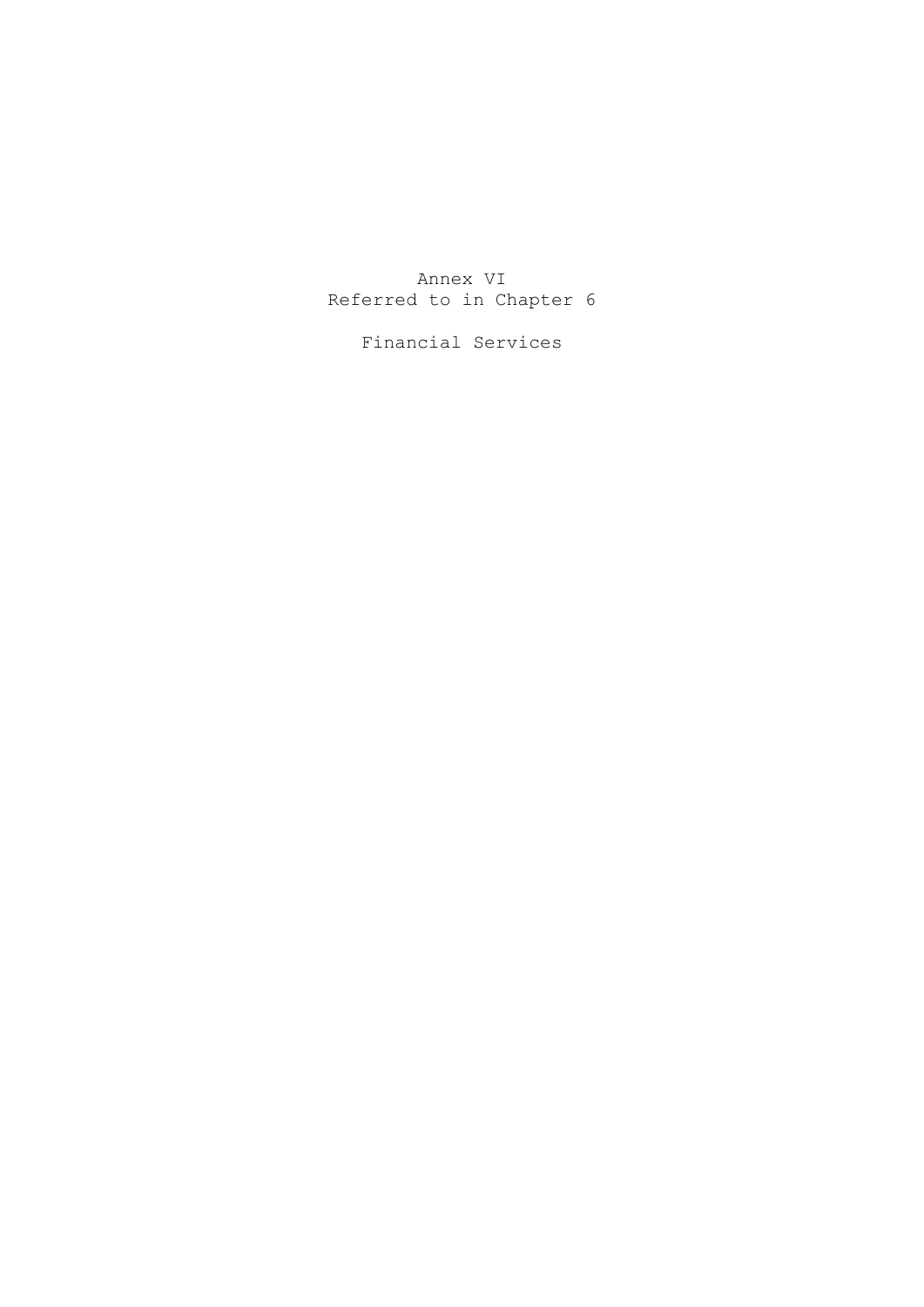#### Annex VI Referred to in Chapter 6

#### Financial Services

# Article I Scope and Definitions

1. This Annex shall apply to measures by a Party affecting trade in financial services.

- Note: "Trade in financial services" shall be understood in accordance with the definition contained in paragraph (t) of Article 44.
- 2. (a) For the purposes of this Annex:
	- (i) "financial service" means any service of a financial nature offered by a financial service supplier of a Party. Financial services include all insurance and insurance-related services, and all banking and other financial services (excluding insurance). Financial services include the following activities:

*Insurance and insurance-related services* 

(A) Direct insurance (including co-insurance):

(aa) life;

- (bb) non-life;
- (B) Reinsurance and retrocession;
- (C) Insurance intermediation, such as brokerage and agency;
- (D) Services auxiliary to insurance, such as consultancy, actuarial, risk assessment and claim settlement services.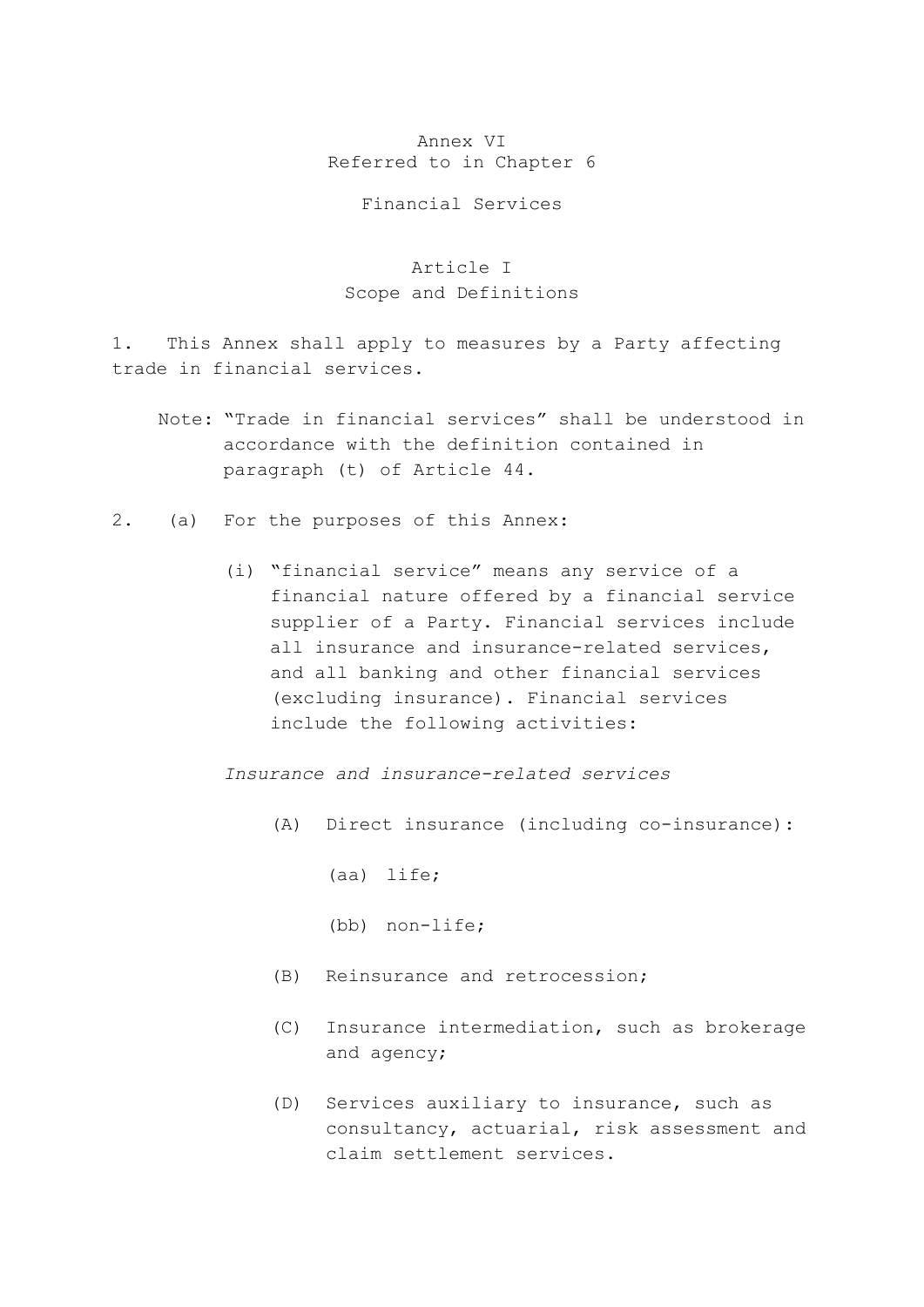*Banking and other financial services (excluding insurance)* 

- (E) Acceptance of deposits and other repayable funds from the public;
- (F) Lending of all types, including consumer credit, mortgage credit, factoring and financing of commercial transaction;
- (G) Financial leasing;
- (H) All payment and money transmission services, including credit, charge and debit cards, travellers cheques and bankers drafts;
- (I) Guarantees and commitments;
- (J) Trading for own account or for account of customers, whether on an exchange, in an over-the-counter market or otherwise, the following:
	- (aa) money market instruments, including cheques, bills, certificates of deposits;
	- (bb) foreign exchange;
	- (cc) derivative products including, but not limited to, futures and options;
	- (dd) exchange rate and interest rate instruments, including products such as swaps, forward rate agreements;
	- (ee) transferable securities;
	- (ff) other negotiable instruments and financial assets, including bullion;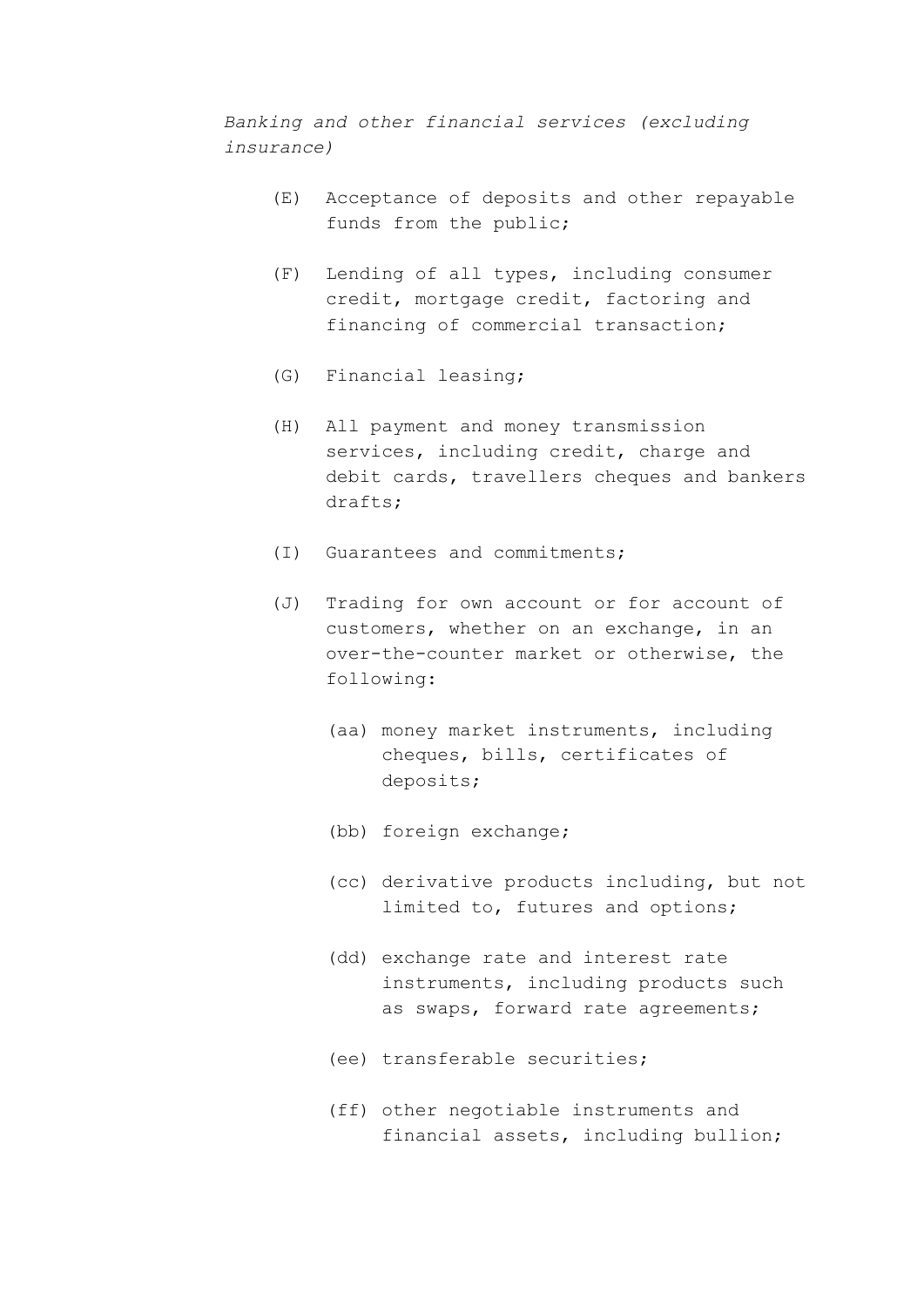- (K) Participation in issues of all kinds of securities, including underwriting and placement as agent, whether publicly or privately, and provision of services related to such issues;
- (L) Money broking;
- (M) Asset management, such as cash or portfolio management, all forms of collective investment management, pension fund management, custodial, depository and trust services;
- (N) Settlement and clearing services for financial assets, including securities, derivative products, and other negotiable instruments;
- (O) Provision and transfer of financial information, and financial data processing and related software by suppliers of other financial services;
- (P) Advisory, intermediation and other auxiliary financial services on all the activities listed in subparagraphs (E) to (O), including credit reference and analysis, investment and portfolio research and advice, advice on acquisitions and on corporate restructuring and strategy;
- (ii) "financial service supplier" means any natural or juridical person of a Party wishing to supply or supplying financial services but "financial service supplier" does not include a public entity; and
- (iii) "public entity" means: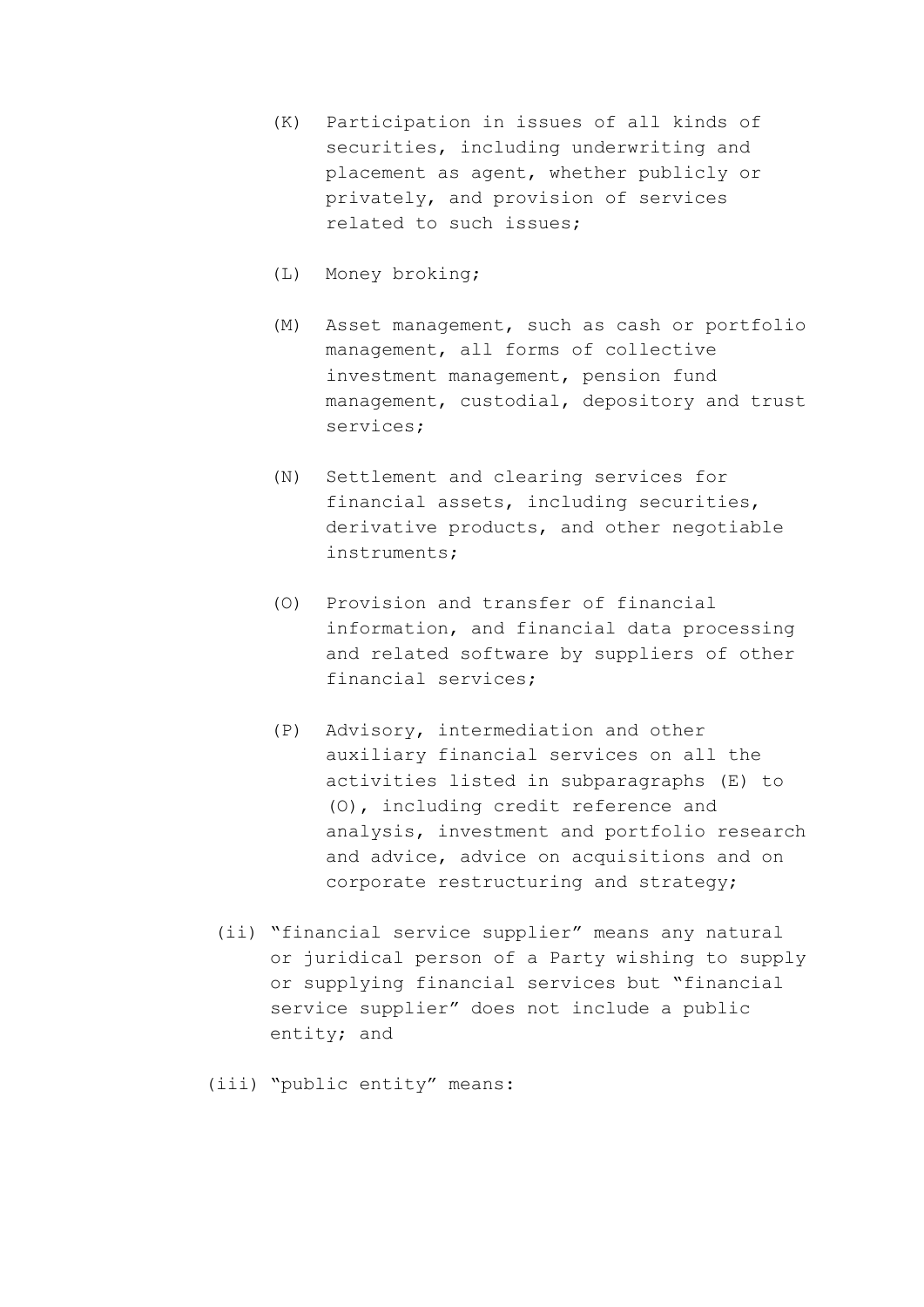- (A) a government, the central bank or monetary authority, of a Party, or an entity owned or controlled by a Party, that is principally engaged in carrying out governmental functions or activities for governmental purposes, not including an entity principally engaged in supplying financial services on commercial terms; or
- (B) a private entity, performing functions normally performed by the central bank or monetary authority, when exercising those functions.
- (b) For the purposes of paragraph (n) of Article 44, "services supplied in the exercise of governmental authority" means the following:
	- (i) activities conducted by the central bank or monetary authority or by any other public entity in pursuit of monetary or exchange rate policies;
	- (ii) activities forming part of a statutory system of social security or public retirement plans; and
	- (iii) other activities conducted by a public entity for the account or with the guarantee or using the financial resources of the Government.
- (c) For the purposes of paragraph (n) of Article 44, if a Party allows any of the activities referred to in subparagraphs (b)(ii) or (b)(iii) to be conducted by its financial service suppliers in competition with a public entity or a financial service supplier, "services" shall include such activities.
- (d) Paragraph (q) of Article 44 shall not apply to services covered by this Annex.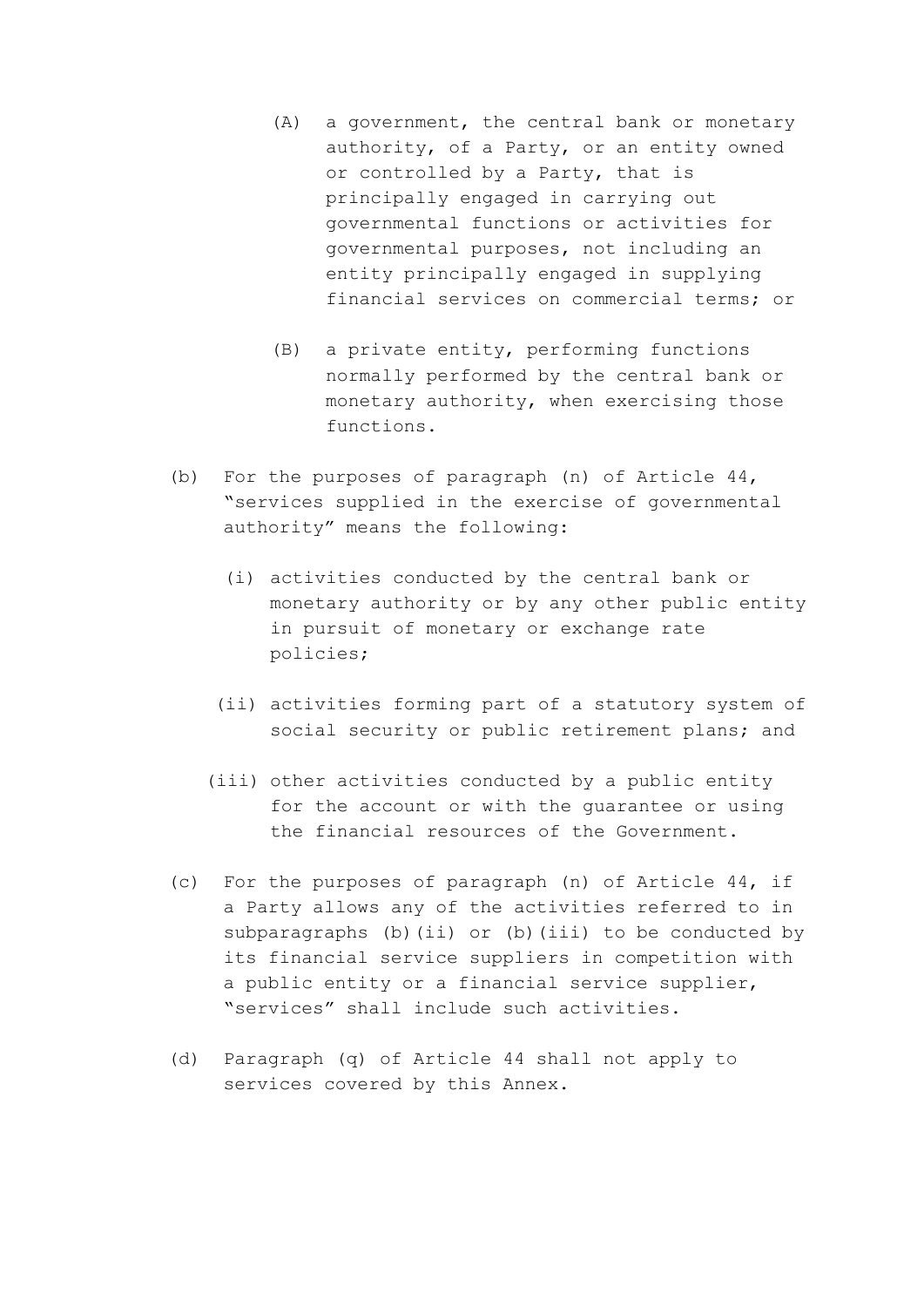3. "New financial service" means a service of a financial nature, including services related to existing and new products or the manner in which a product is delivered, which is not supplied by any financial service supplier in the Area of a Party but which is supplied in the Area of the other Party or in any other member of the World Trade Organization.

# Article II

### Market Access

1. A Party shall permit financial service suppliers of the other Party established in the Area of the former Party to offer in the Area of the former Party any new financial service.

2. Notwithstanding paragraph 3 of Article 43, a Party shall ensure that financial service suppliers of the other Party established in the Area of the former Party are accorded mostfavoured-nation treatment and national treatment as regards the purchase or acquisition of financial services by public entities of the former Party in its Area.

### Article III National Treatment

1. Under terms and conditions that accord national treatment, a Party shall grant to financial service suppliers of the other Party established in the Area of the former Party access to payment and clearing systems operated by public entities, and to official funding and refinancing facilities available in the normal course of ordinary business. This paragraph is not intended to confer access to the former Party's lender of last resort facilities.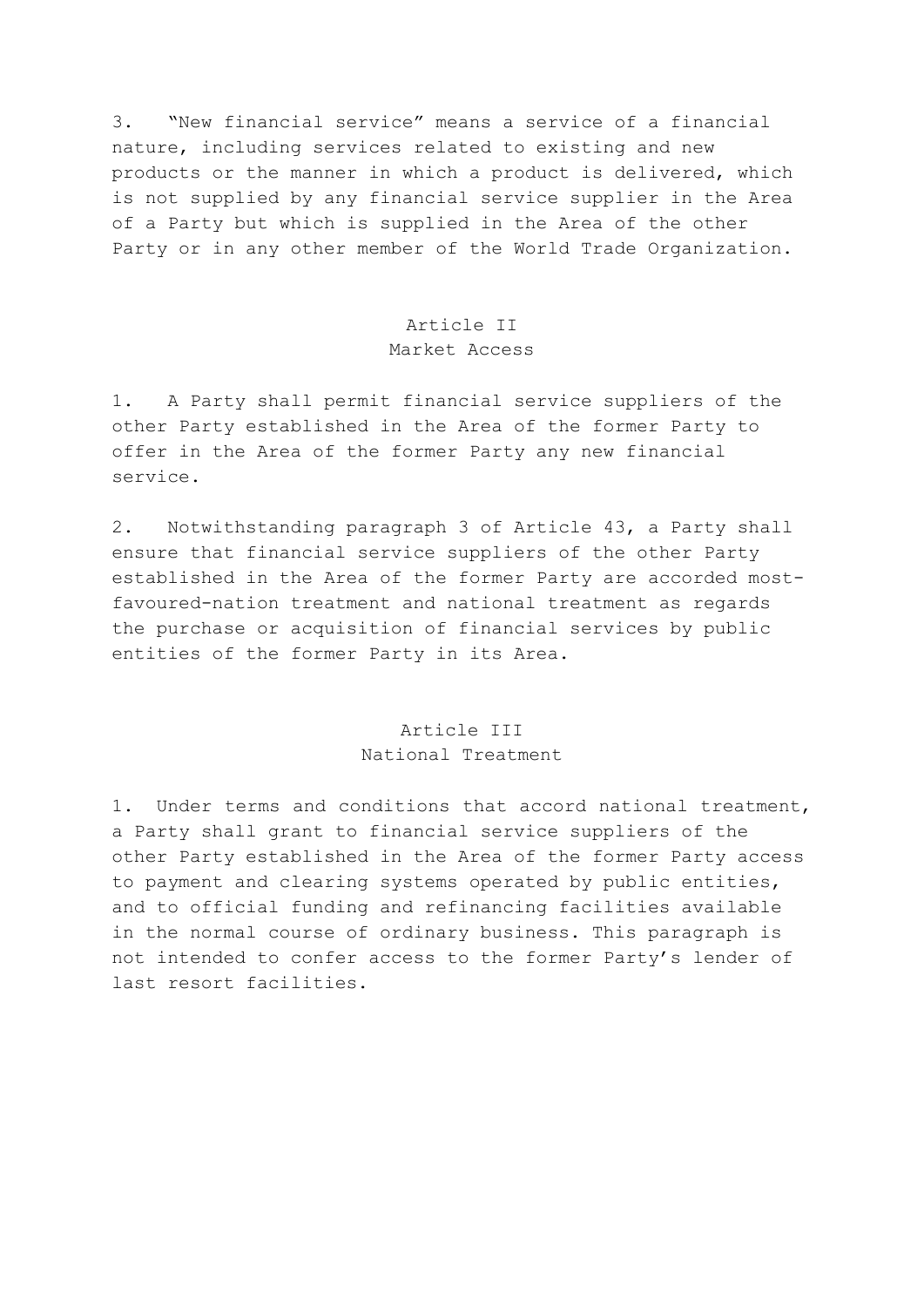#### 2. Where :

- (a) membership or participation in, or access to, a self-regulatory body, securities or futures exchange or market, clearing agency, or any other organisation or association, is required by a Party in order for financial service suppliers of the other Party to supply financial services on an equal basis with financial service suppliers of the Party; or
- (b) the Party provides directly or indirectly such entities, privileges or advantages in supplying financial services,

the Party shall ensure that such entities accord national treatment to financial service suppliers of the other Party resident in the Area of the former Party, unless otherwise specified in its List of Reservations referred to in Article 57.

### Article IV Transparency

1. Each Party shall promote regulatory transparency in financial services. Accordingly, the Parties undertake to consult, as appropriate, for the purpose of implementing objective and transparent regulatory procedures in each Party, taking into account:

- (a) the work undertaken by the Parties under the GATS and in other fora relating to trade in financial services; and
- (b) the importance of regulatory transparency, identifiable policy objectives and clear and consistently applied regulatory procedures that are communicated or otherwise made publicly available.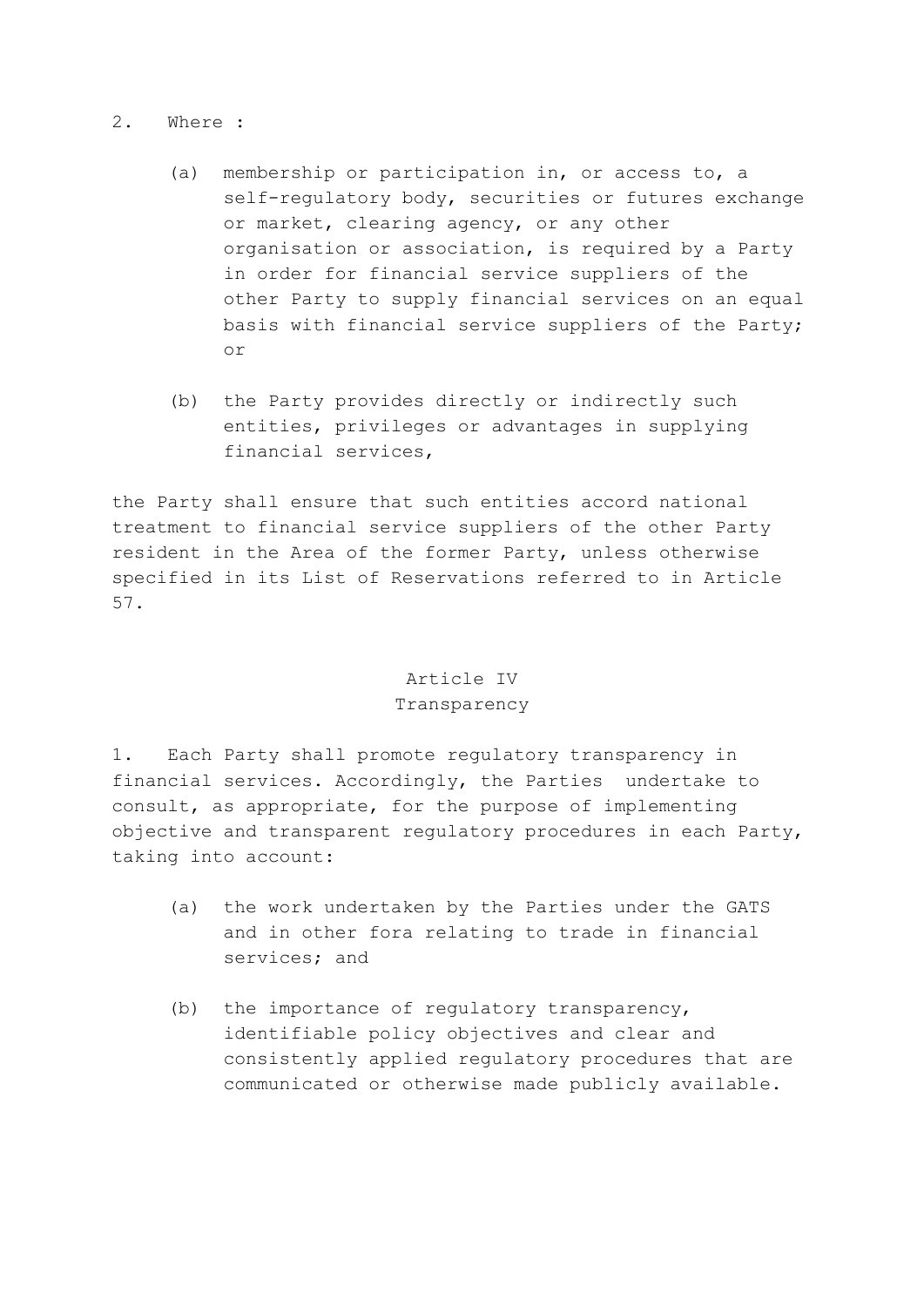2. The competent authorities of each Party shall, to the extent practicable, make available to interested persons, upon request, the requirements and procedures for completing applications relating to the supply of financial services.

3. Where a licence is required for the supply of a financial service, the competent authorities of a Party shall make the requirements and procedures for such a licence publicly available. The period of time normally required to reach a decision concerning an application considered complete under the Party's laws and regulations for a licence shall:

- (a) be made available to any applicant upon request;
- (b) be made publicly available; or
- (c) be made available by a combination of (a) and (b).

### Article V Expeditious Application Procedures

1. The competent authorities of each Party shall process, without undue delay, applications related to the supply of financial services submitted by service suppliers of the other Party.

2. If the competent authorities of a Party require additional information from the applicant in order to process its application, they shall notify the applicant of the requirement to be fulfilled for the processing of the application without undue delay.

3. Upon request by the applicant, the competent authorities of a Party shall provide, without undue delay, information concerning the status of its application.

4. The competent authorities of each Party shall notify the applicant of the outcome of its application promptly after a decision has been taken. In case a decision is taken to deny an application, the reason for the denial shall be made known to the applicant upon request.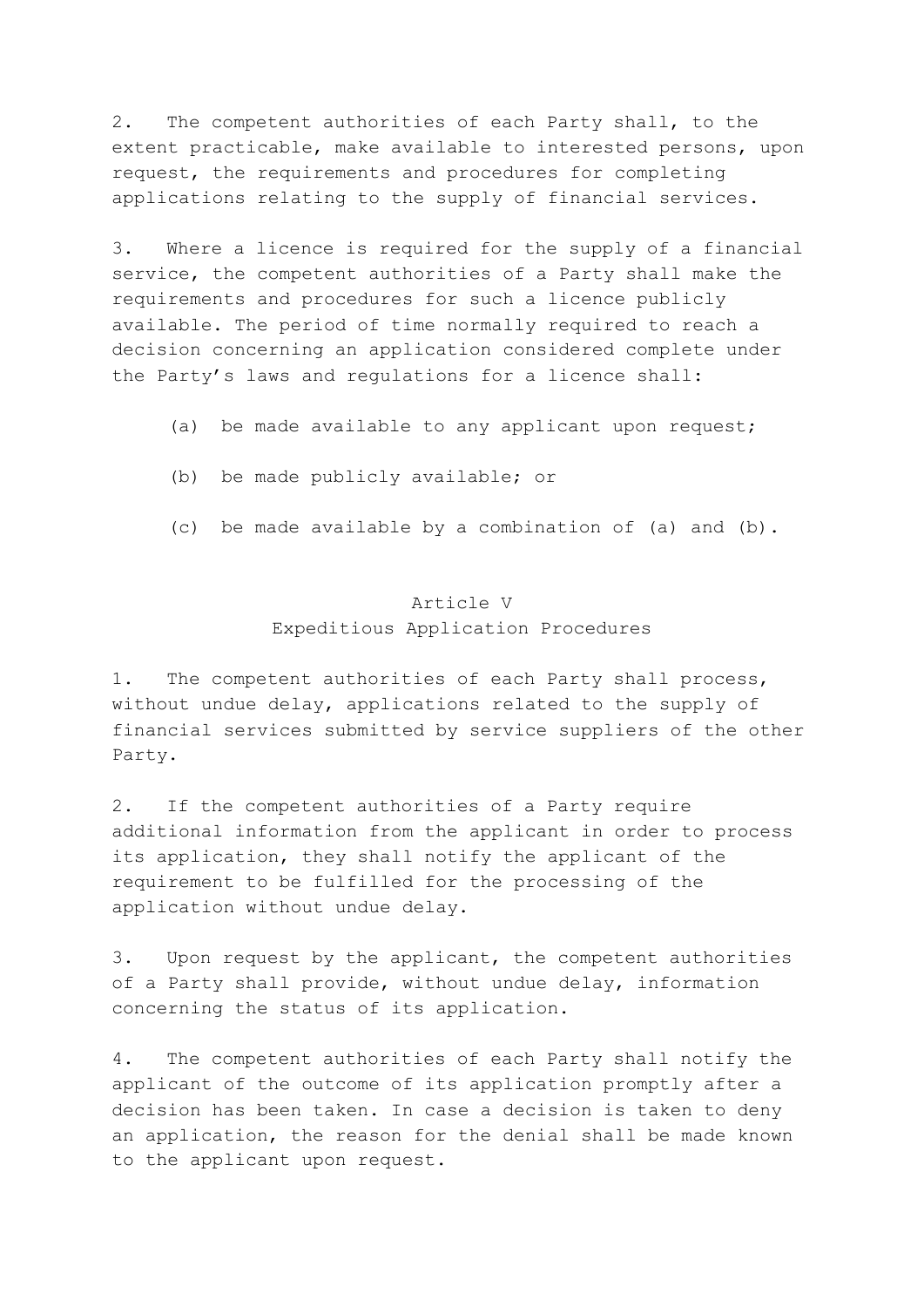5. Where a licence is required for the supply of a financial service, and if the applicable requirements for the granting of a licence are fulfilled, the competent authorities of a Party shall grant the applicant a licence, as a rule within six months after the submission of its application is considered complete under the laws and regulations of that Party.

# Article VI Domestic Regulation

1. Notwithstanding any other provisions of Chapter 6, including any of its Annexes, a Party shall not be prevented from adopting or maintaining measures for prudential reasons, including for:

- (a) the protection of investors, depositors, policyholders or persons to whom a fiduciary duty is owed by a financial service supplier; or
- (b) ensuring the integrity and stability of the Party's financial system.

 Where such measures do not conform with the provisions of Chapter 6, they shall not be used as a means of avoiding the Party's obligations under that Chapter. The Parties confirm that they are required under the Organization for Economic Cooperation and Development to implement the Code of Liberalisation of Current Invisible Operations.

2. Each Party shall make its best endeavours to ensure that the Basel Committee's "Core Principles for Effective Banking Supervision", the standards and principles of the International Association of Insurance Supervisors and the International Organisation of Securities Commissions' "Objectives and Principles of Securities Regulation" are implemented and applied in its Area.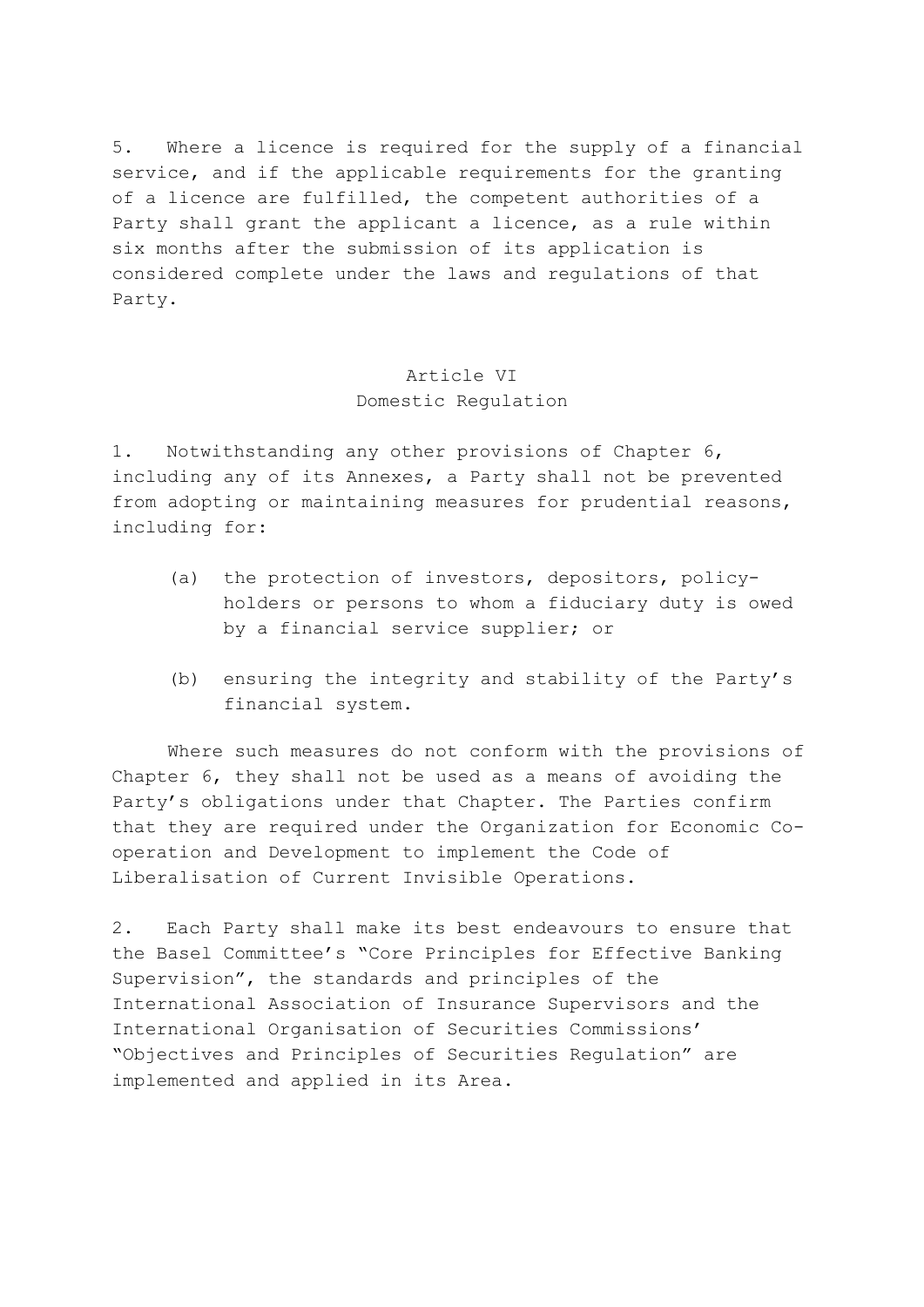3. Nothing in Chapter 6, including any of its Annexes, shall be construed to require a Party to disclose information relating to the affairs and accounts of individual customers or any confidential or proprietary information in the possession of public entities.

### Article VII Recognition of Prudential Measures

Where a Party recognises, by an agreement or arrangement, prudential measures of a non-Party or of any international regulatory body in determining how the Party's measures relating to financial services shall be applied, that Party shall afford adequate opportunity for the other Party to negotiate its accession to such an agreement or arrangement, or to negotiate a comparable agreement or arrangement with it, under circumstances in which there would be equivalent regulation, oversight, implementation of such regulation and, if appropriate, procedures concerning the sharing of information between the parties to the agreement or arrangement. Where a Party accords such recognition autonomously, it shall afford adequate opportunity for the other Party to demonstrate that such circumstances exist.

#### Article VIII

Transfers of Information and Processing of Information

 Neither Party shall take measures that prevent transfers of information into or out of its Area or the processing of financial information, including transfers of data by electronic means, or that, subject to importation rules consistent with international agreements, prevent transfers of equipment, where such transfers of information, processing of financial information or transfers of equipment are necessary for the conduct of the ordinary business of a financial service supplier of the other Party. Nothing in this Article restricts the right of a Party to protect personal data, personal privacy and the confidentiality of individual records and accounts so long as such right is not used to circumvent the provisions of Chapter 6.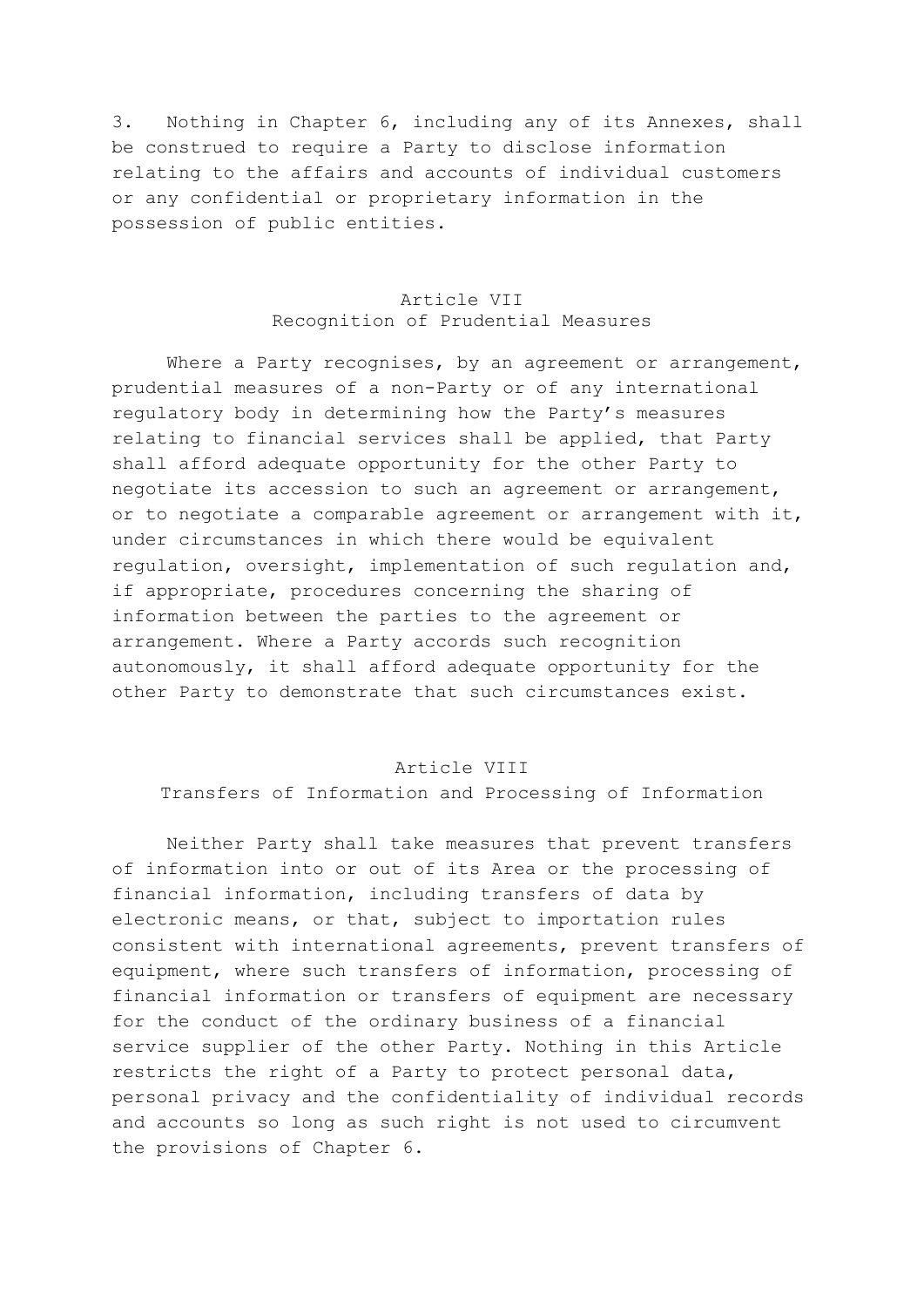### Article IX Sub-Committee on Financial Services

1. For the purposes of the effective implementation and operation of Chapter 6 with respect to financial services, the Sub-Committee on Financial Services (hereinafter referred to in this Article as "the Sub-Committee") is hereby established. The functions of the Sub-committee shall be:

- (a) reviewing and monitoring the implementation and operation of Chapter 6 with respect to financial services;
- (b) discussing any issues related to financial services, including prudential policies and supervision of financial institutions, with a view to enhancing trade relations between the Parties and to promoting efficient and transparent administration of their financial systems;
- (c) reporting its findings and the outcome of its discussions to the Joint Committee; and
- (d) carrying out other tasks as may be assigned by the Joint Committee.

2. The Sub-Committee shall meet in conjunction with the Joint Committee meetings, or as otherwise agreed upon between the Parties.

3. The Sub-Committee shall be:

- (a) composed of representatives of the Governments of the Parties with the necessary expertise relevant to the issues to be discussed; and
- (b) co-chaired by officials of the Governments of the Parties.